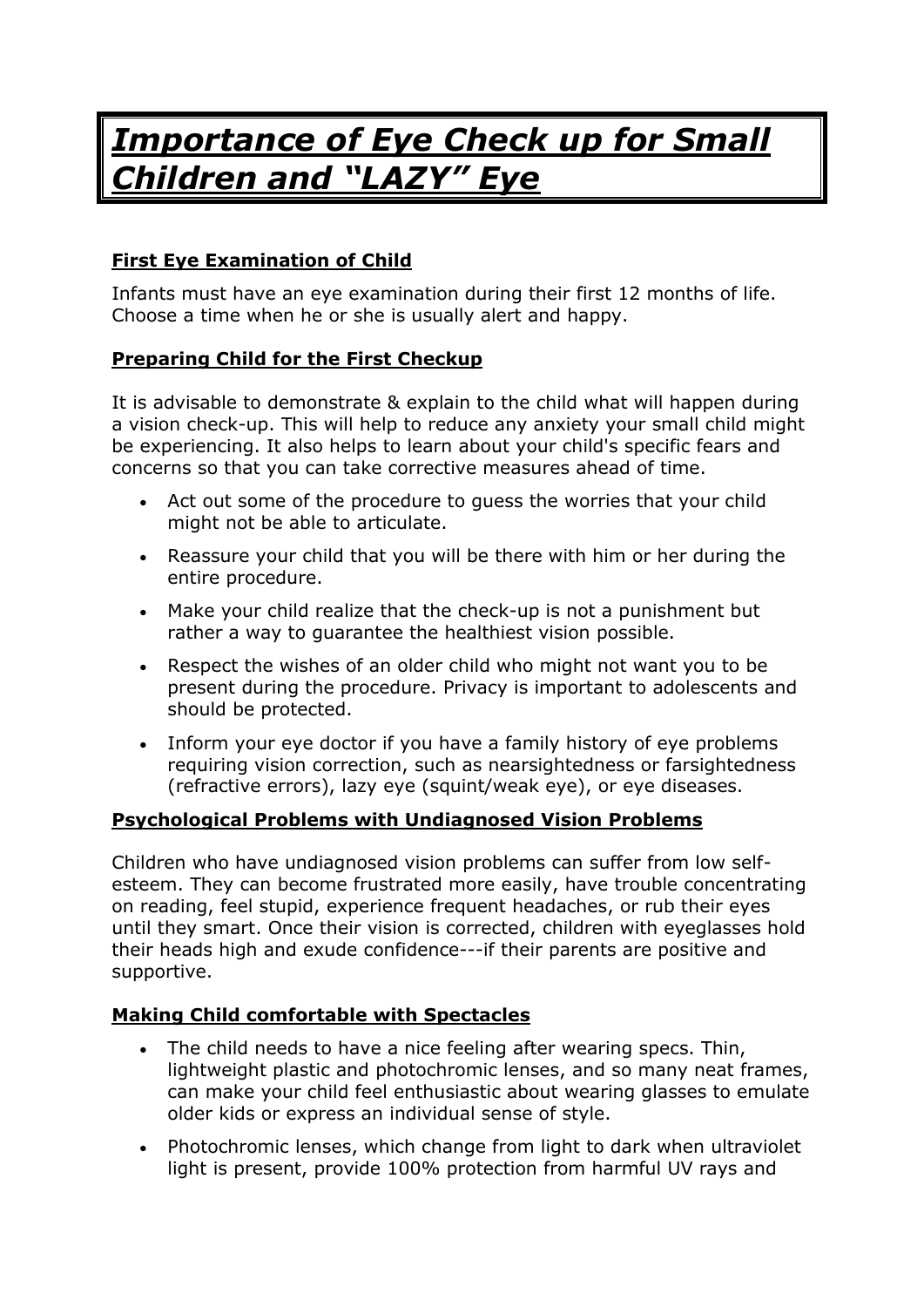glare. This makes child enthusiastic to wear glasses. Children like to wear glasses that darken in the sun.

• Make certain that your child feels a part of the frame selection process. Nothing is more important in terms of getting children to wear their glasses and take better care of them as well.

#### **Protecting Children's eyes from sun**

About 80 percent of a person's lifetime sun exposure occurs before the age of 18.

Photochromic lenses, which change from light to dark when ultraviolet light is present, have an eye health advantage by providing 100% protection from harmful UV rays and glare. And they do it automatically, which eliminates the need for kids to keep track of two pairs of glasses : - regular glasses and sunglasses.

#### **Common Eye Problems in Children**

Eye tests and general examinations often are conducted to detect the possible presence of these types of eye problems commonly found in young children:

Decreased vision your Childs's eye may have some vision problem. The child should be examined to provide the best possible vision with glasses.

#### **Lazy eye (amblyopia)**

Your child's eyes should be examined for early detection of vision problems such as lazy eye or amblyopia, in which one eye is weaker than the other. With amblyopia, eye patching often is used to help strengthen the weaker eye.

Unfortunately, amblyopia is not always correctable with eyeglasses or contact lenses and may require eye patching to strengthen the weaker eye Misalignment of eyes (strabismus) - Crossed or misaligned eyes can have different causes:

- Problems with muscle control in the affected eye or eyes. If strabismus persists in young children, a condition known as lazy eye or amblyopiacan develop along with related vision problems
- Inability to maintain alignment of both eyes for correct focus as distant objects move nearer (convergence insufficiency

#### **Focusing (accommodation), color vision, and/or depth perception problems**

The eye doctor may also test your child's focusing ability. The child's depth perception or ability to gauge distances between objects may also be examined. Color vision may be tested through methods such as placing a dot pattern of symbols within a pattern of dots made up of other colors.